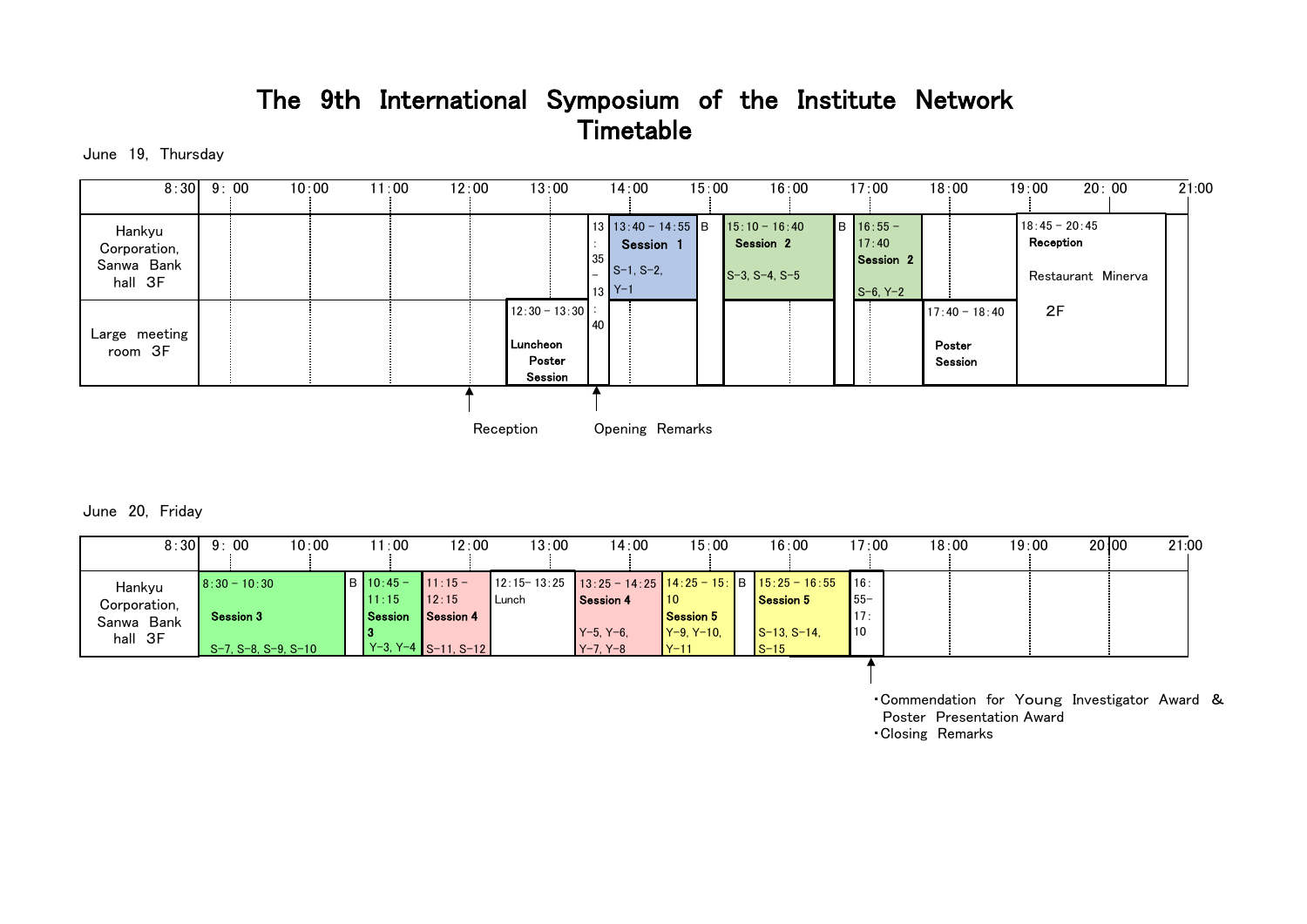Program

 $\overline{a}$ 

# **June 19, 2014**

**Registration 12:00 -** 

**12:30 - 13:30 Luncheon Poster Session** 

**13:35 - 13:40 Opening Remarks: Haruki Nakamura**  (Institute for Protein Research, Osaka University)

**13:40 - 14:55 Session 1. Molecular Targets for Diseases Chair: Akira Shinohara** (Institute for Protein Research,Osaka University)

- **S-1. HIV strategy for acceleration of viral replication** *in vivo* **and eradication approach of HIV proviral DNA**  [30 min] **Yoshio Koyanagi** (Institute for Virus Research, Kyoto University)
- **S-2. Small molecule discovery regulating HGF-Met pathway**  [30 min] **Kunio Matsumoto** (Cancer Research Institute, Kanazawa University)
- **Y-1. In silico methods for predicting drug targets and new drug indications**  [15 min] **Yoshihiro Yamanishi** (Medical Institute of Bioregulation, Kyushu University)
- **14:55 15:10** Intermission 1.
- **15:10 16:40 Session 2. Infection & Immunity Chair: Hiroaki Miki Yukako Fujinaga** ( Reseach Institute for Microbial Diseases, Osaka University )
- **S-3. Epithelial barrier versus botulinum toxin: A key aspect of food-borne botulism pathogenesis**  [30 min] **Yukako Fujinaga** (Research Institute for Microbial Diseases, Osaka University)
- **S-4. Mechanisms regulating nucleic acid-sensing Toll-like receptors** [30 min] **Kensuke Miyake** (Institute of Medical Science, University of Tokyo)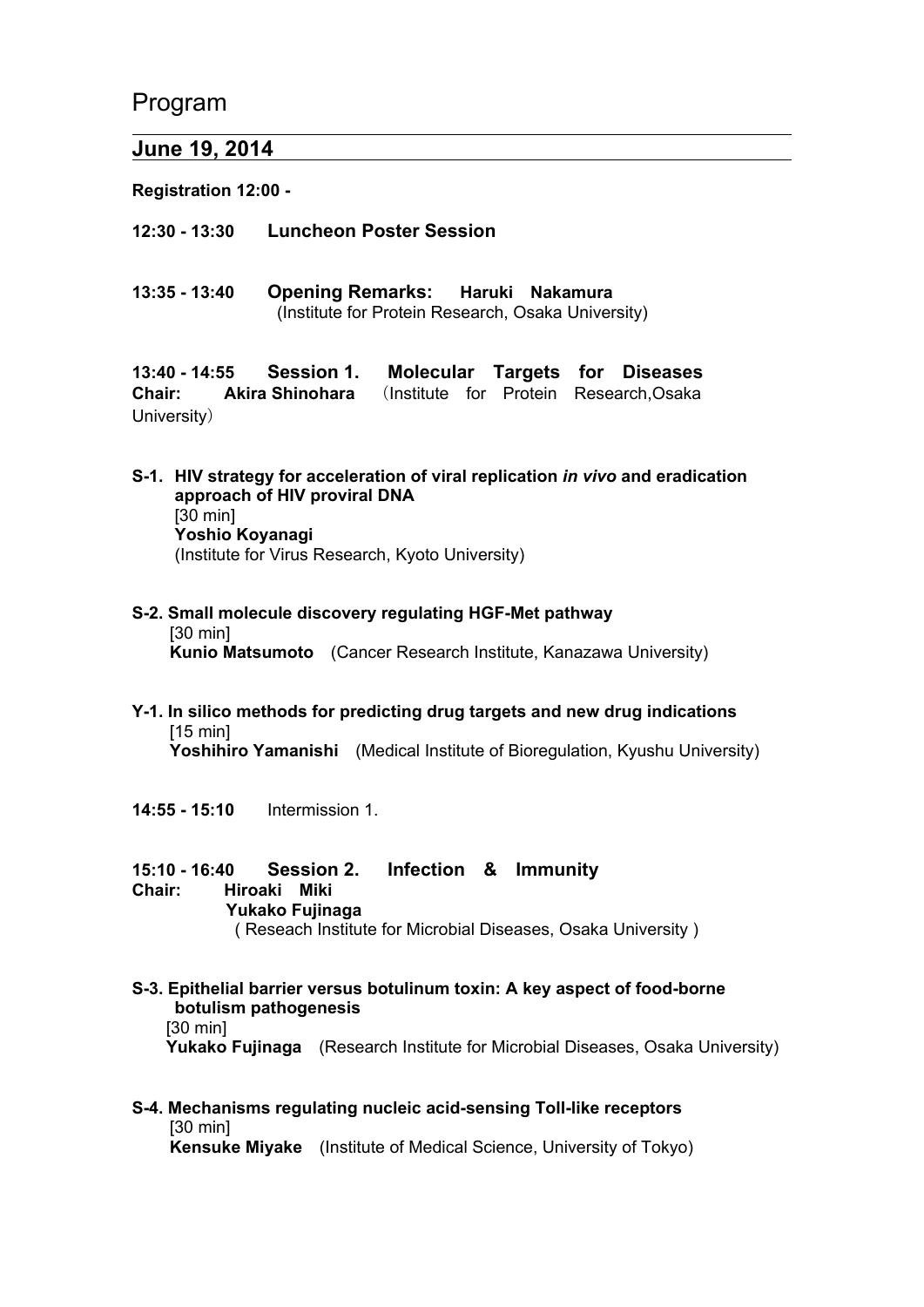#### **S-5**. **Immune responses to pathogens through C-type lectin receptors** [30 min] **Sho Yamasaki**  (Medical Institute of Bioregulation, Kyushu University)

**16:40 - 16:55** Intermission 2.

16:55 - 17:40 **Session 2.** - continued -

**S-6**. **Architecture of an HIV Nef-mediated endocytosis complex and inhibition of its formation by a single domain antibody**  [30 min] **Matthias Geyer** (Center of Advanced European Studies And Research (caesar), Bonn, Germany)

#### **Y-2. Indentification of an arthritogenic CD4+ Th clone in spontaneous autoimmune disease**

[15 min]

**Yoshinaga Ito** (Institute for Frontier Medical Sciences, Kyoto University)

## 17:40 - 18:40 Poster Session — continued

## **P-1**

**iPS cells from tumor-resistant rodent "Naked mole-rat" do not have tumorigenic potential due to their transcriptional derepression of** *Arf* **Shingo Miyawaki**

(Institute for Genetic Medicine, Hokkaido University)

## **P-2**

*In vitro* **and** *in vivo* **antitumor effects of Romidepsin analogs as novel PI3K/HDAC dual inhibitors** 

## **Jin Lee**

(Institute of Development, Aging and Cancer, Tohoku University)

## **P-3**

**Development of easy and speedy detection system for Nipah and Hendra virus by reverse transcription smart amplification process (RT-SmartAmp) Mutsumi Awano** 

(Institute of Medical Science, University of Tokyo)

## **P-4**

**Frequent gain-of-function mutations of** *RHOA* **in diffuse-type gastric carcinoma. Hiroto Katoh** 

(Medical Research Institute, Tokyo Medical and Dental University)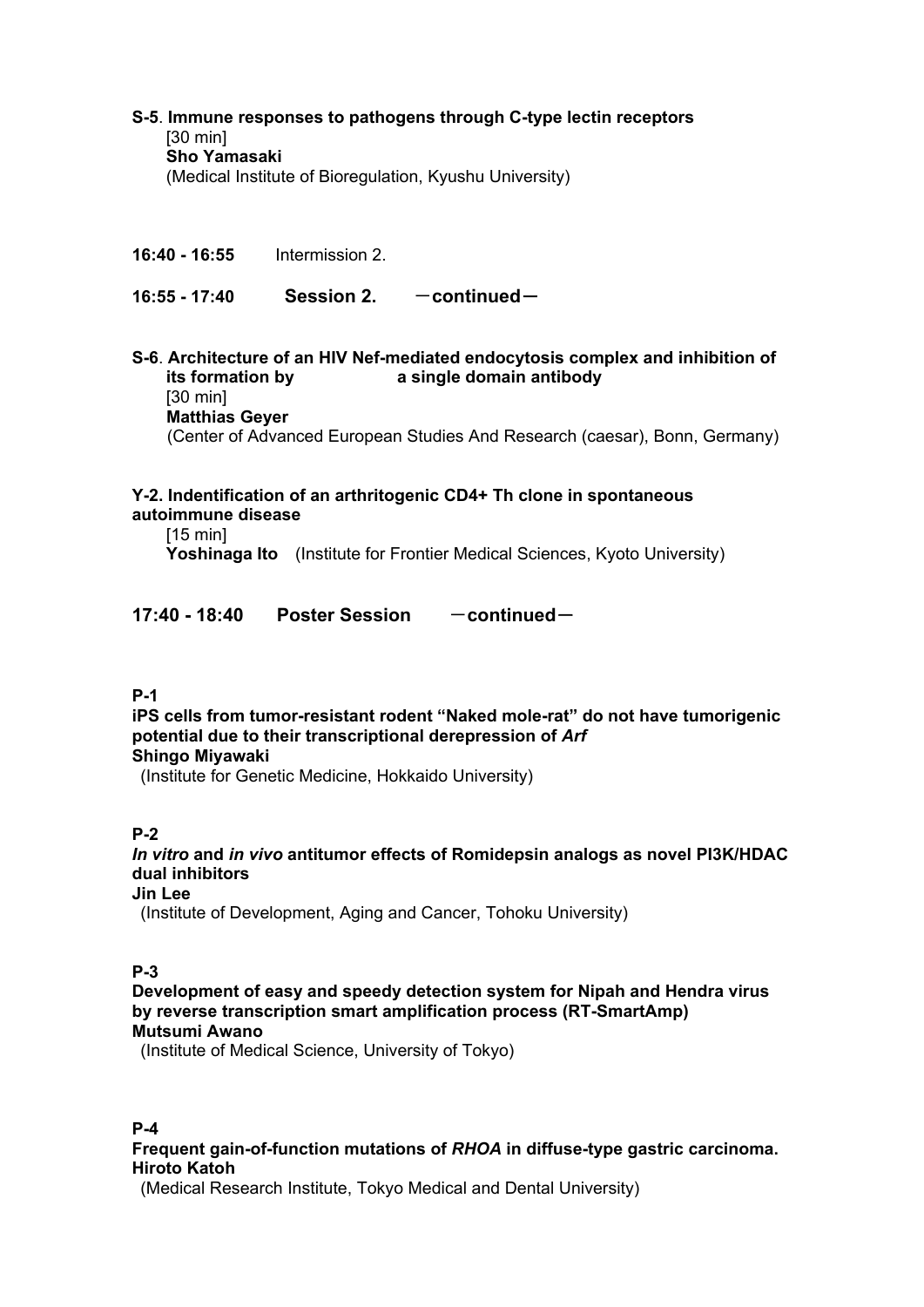## **P-5**

# **NLRP3 mediates NF-***κ***B activation and cytokine gene induction under various cellular stress conditions**

## **Takeshi Kinoshita**

(Cancer Research Institute, Kanazawa University)

## **P-6**

**Innate immune factor Lipocalin2 as a sperm maturation factor. Hitomi Watanabe** 

(Institute for Frontier Medical Sciences, Kyoto University)

# **P-7**

**Identification and characterization of IL-15-expressing cells** *in vivo* **Guangwei Cui** 

(Institute for Virus Research, Kyoto University)

## **P-8**

**Structural characterization of the transmembrane-juxtamembrane region of FGFR3 in lipid bilayers Hiroko Tamagaki** 

(Institute for Protein Research, Osaka University)

## **P-9**

#### **Visualization of dynamic behavior of IZUMO1 during sperm-egg fusion Yuhkoh Satouh**

(Research Institute for Microbial Diseases, Osaka University)

#### **P-10**

# **Prions disturb post-Golgi membrane traffic to the cell surface Keiji Uchiyama**

(Institute for Enzyme Research, University of Tokushima)

# **P-11**

#### **Deciphering function of CHD8L isoform in mouse development and differentiation Yuta Katayama**

(Medical Institute of Bioregulation, Kyushu University)

## **P-12**

## **Differentiation of macrophages in the microenvironment of pancreatic cancer Shintaro Takeuchi**

(Institute for Genetic Medicine, Hokkaido University)

# **P-13 Molecular mechanisms of formation of neutrophil extracellular traps Kyosuke Shishikura**

(Institute of Development, Aging and Cancer, Tohoku University)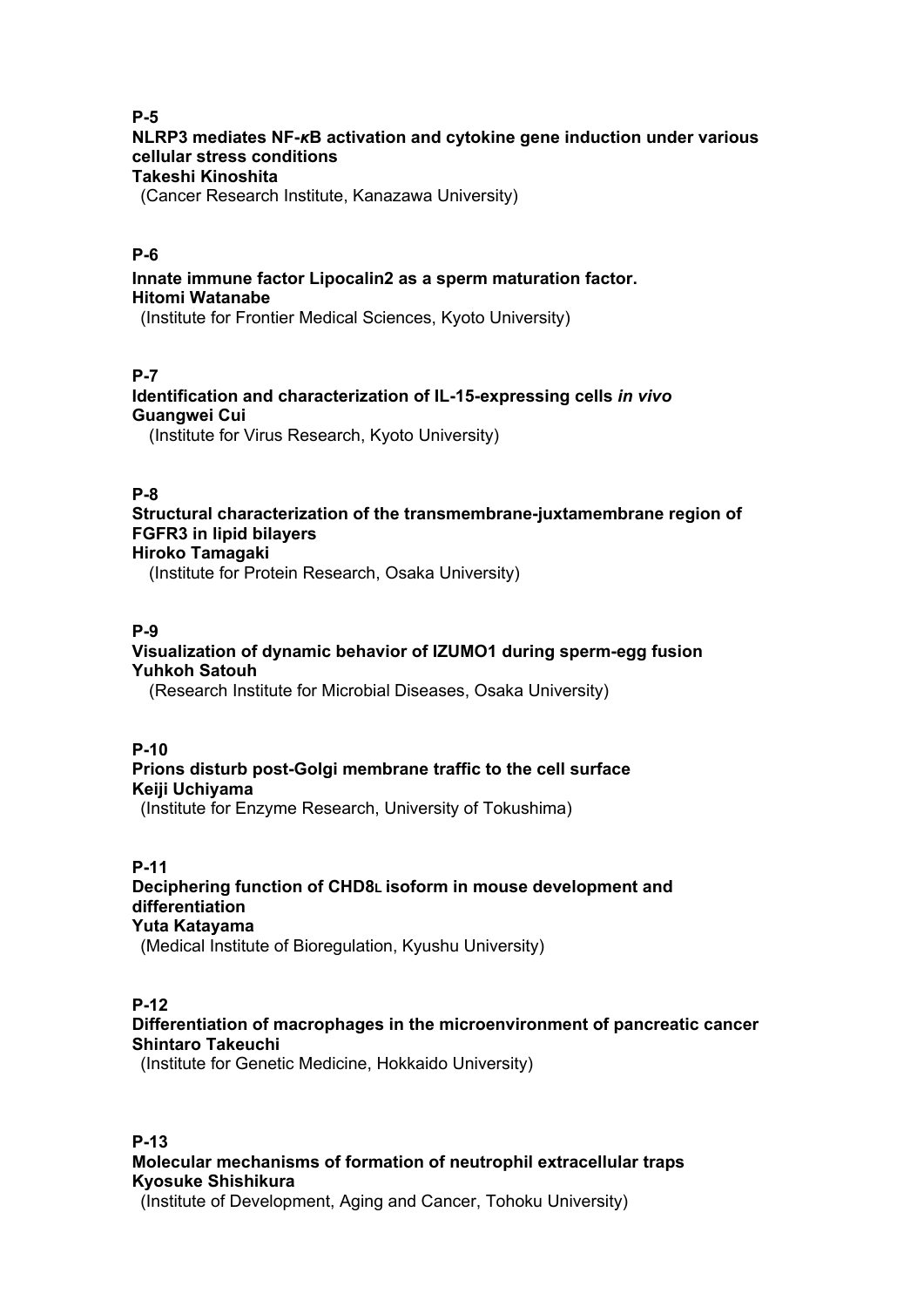#### **P-14**  *In vivo* **role of the** *Shigella flexneri* **effector Osp**Ⅰ **Takahito Sanada**

(Institute of Medical Science, University of Tokyo)

#### **P-15**

**Cardio-toxicity screening system using human iPS-derived cardiomyocytes Junko Kurokawa** 

(Medical Research Institute, Tokyo Medical and Dental University)

#### **P-16**

**Redirection of central metabolism in Rb deficient cancer cells Susumu Kohno** 

(Cancer Research Institute, Kanazawa University)

## **P-17**

**The soluble form of CTLA-4 in regulatory T cells-mediated suppression Motonao Osaki** 

(Institute for Frontier Medical Sciences, Kyoto University)

## **P-18**

## **The mode of expression and physiological roles of SecDF paralogs, protein translocation enhancing factors, in** *Vibrio alginolyticus* **Eiji Ishii**

(Institute for Virus Research, Kyoto University)

## **P-19**

# **Shugoshin 2-dependent formation of silent chromatin at chromosome ends Sanki Tashiro**

(Institute for Protein Research, Osaka University)

#### **P-20 PILRα negatively regulates DSS induced experimental colitis Kazuki Kishida**

(Research Institute for Microbial Diseases, Osaka University)

## **P-21**

**Ectopic Aire expression in thymic cortex reveals inherent properties of Aire as a stromal factor for medullary thymic microenvironment Hitoshi Nishijima** 

(Institute for Enzyme Research, University of Tokushima)

#### **P-22 Identification of a molecule critical for degranulation of mast cells and anaphylactic reaction Kana Ogawa** (Medical Institute of Bioregulation, Kyushu University)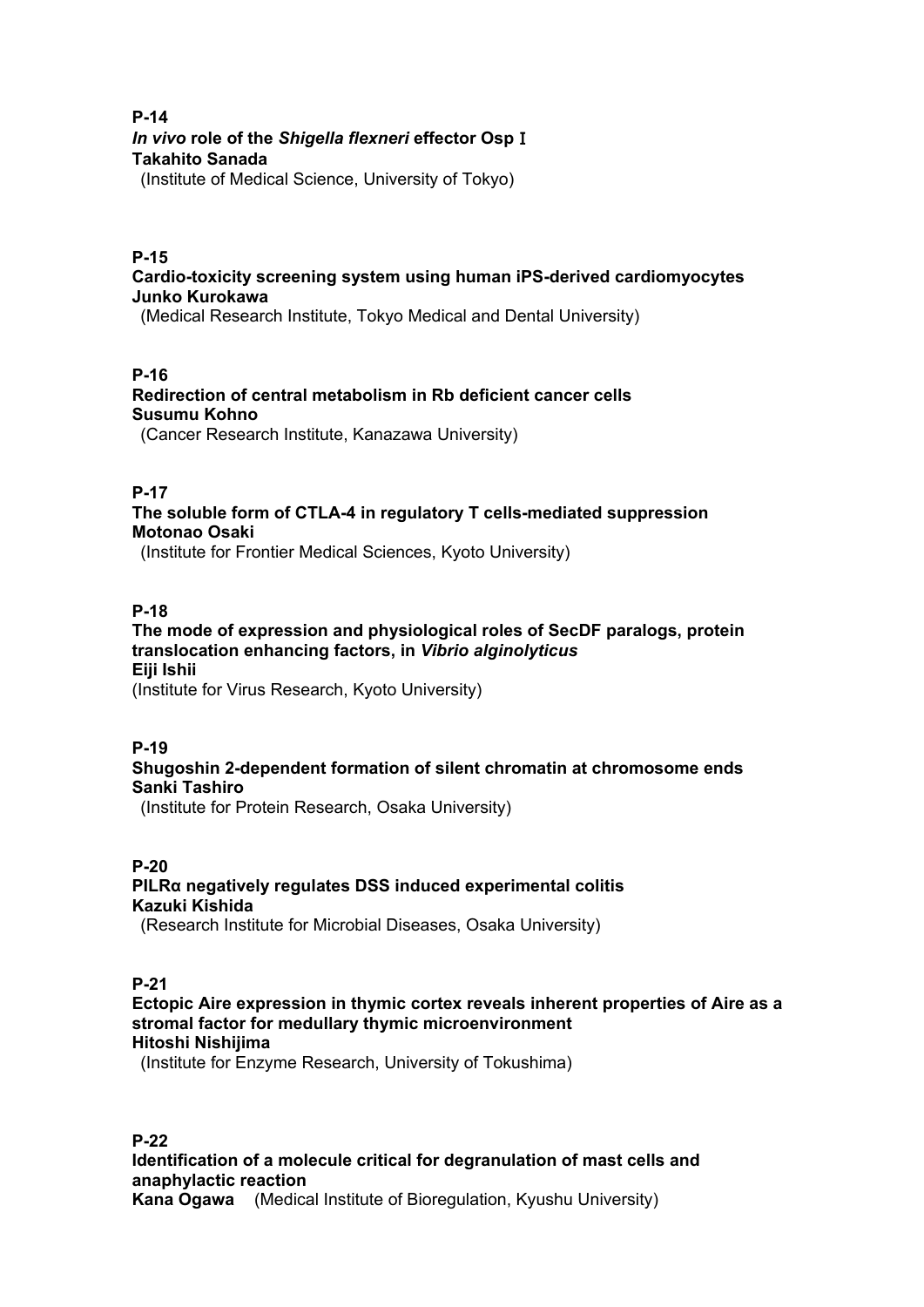## **P-23**

**Interaction between normal and transformed epithelial cells -Roles for caveolae microdomains and Caveolin-1-** 

# **Atsuko Ohoka**

(Institute for Genetic Medicine, Hokkaido University)

## **P-24**

**Cell surface TLR3 on CD8-positive dendritic cell and an essential role of the cleaved N-fragment of TLR3 ectodomain in polyI:C sensing Yusuke Murakami** (Institute of Medical Science, University of Tokyo)

## **P-25**

**Association of the RYR3 gene polymorphisms with atherosclerosis in elderly Japanese population** 

## **Chenxi Zhao**

(Medical Research Institute, Tokyo Medical and Dental University)

## **P-26**

**A Role for KDM5B on epithelial-mesenchymal transition in cancer cells Shoichiro Tange** (Cancer Research Institute, Kanazawa University)

## **P-27**

#### **Production of recombinant laminin fragment for X-ray crystallography Mamoru Takizawa**

(Institute for Protein Research, Osaka University)

**P-28** 

#### **Identification of promoter region of human D-amino acid oxidase (hDAO) gene and its interacting proteins - Search for the regulation of hDAO expression Diem Hong Tran**

(Institute for Enzyme Research, University of Tokushima)

**18:45 - 20:45 Reception.**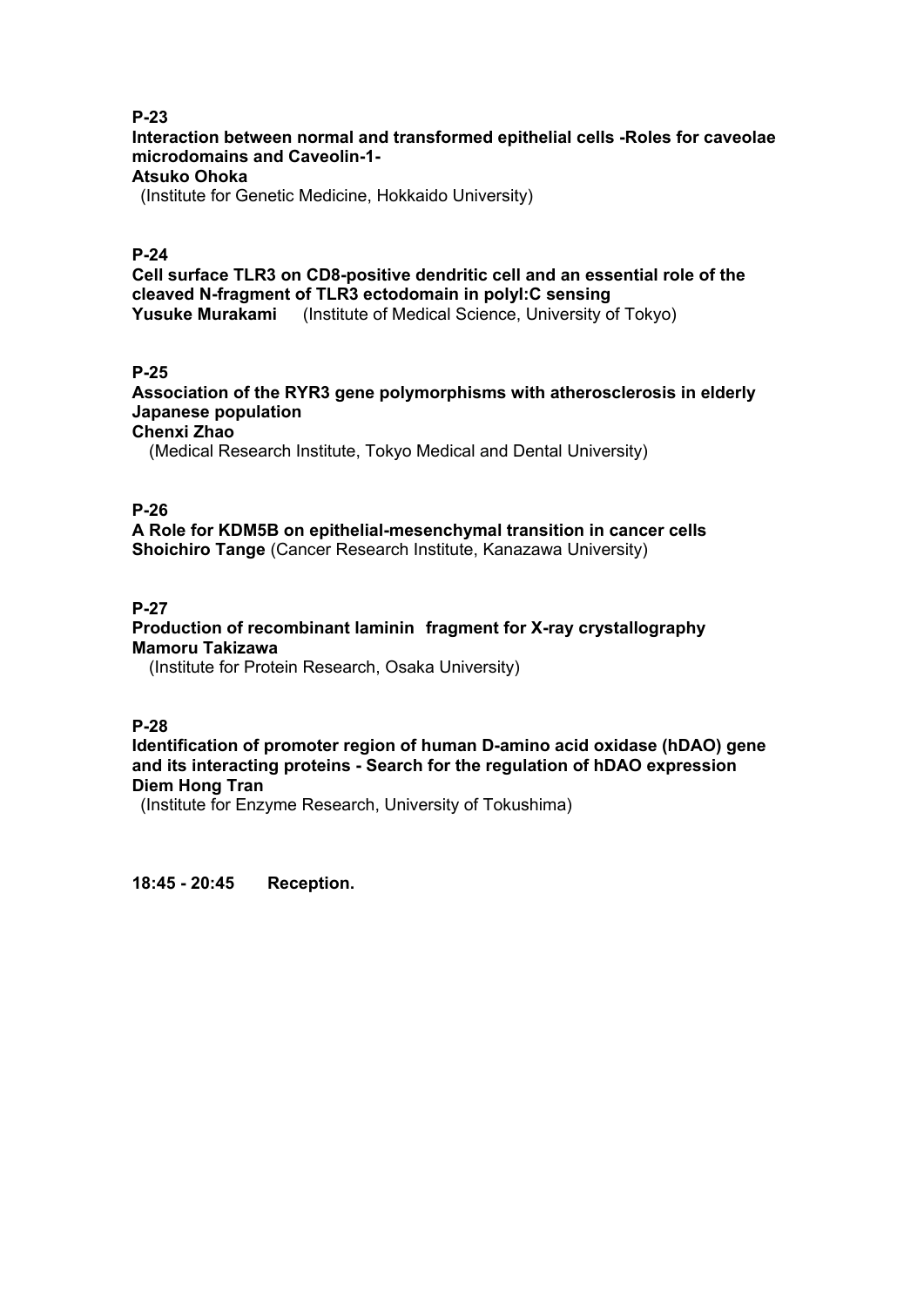# **8:30 - 10:30 Session 3. Molecular & Structural Biology Chair: Atsushi Nakagawa Genji Kurisu**  (Institute for Protein Research, Osaka University)

# **S-7. Architectural noncoding RNAs controlling subnuclear organization and gene expression**

[30 min]

**Tetsuro Hirose** (Institute for Genetic Medicine, Hokkaido University)

**S-8. Epigenetic regulation of mammalian sex determination by histone demethylation** 

[30 min] **Makoto Tachibana**  (Institute for Enzyme Research, University of Tokushima)

**S-9. Cooperative regulation of tissue-specific alternative splicing by multiple splicing factors determines ligand-binding specificity of FGF receptors.**  [30 min] **Hidehito Kuroyanagi**  (Medical Research Institute, Tokyo Medical and Dental University)

#### **S-10.Structure-based development of selective type** Ⅱ **topoisomerase-targeting anticancer drugs**  [30 min] **Nei-Li-Chan**  (Institute of Biochemistry and Molecular Biology , College of Medicine ,

National Taiwan University)

**10:30 - 10:45** Intermission 3.

**10:45 - 11:15** Session 3.  $-$  continued  $-$ 

**Y-3. A novel function of the N-glycan revealed by the crystal structure of α-Liduronidase**  [15 min] **Nobuo Maita**  (Institute for Enzyme Research, University of Tokushima)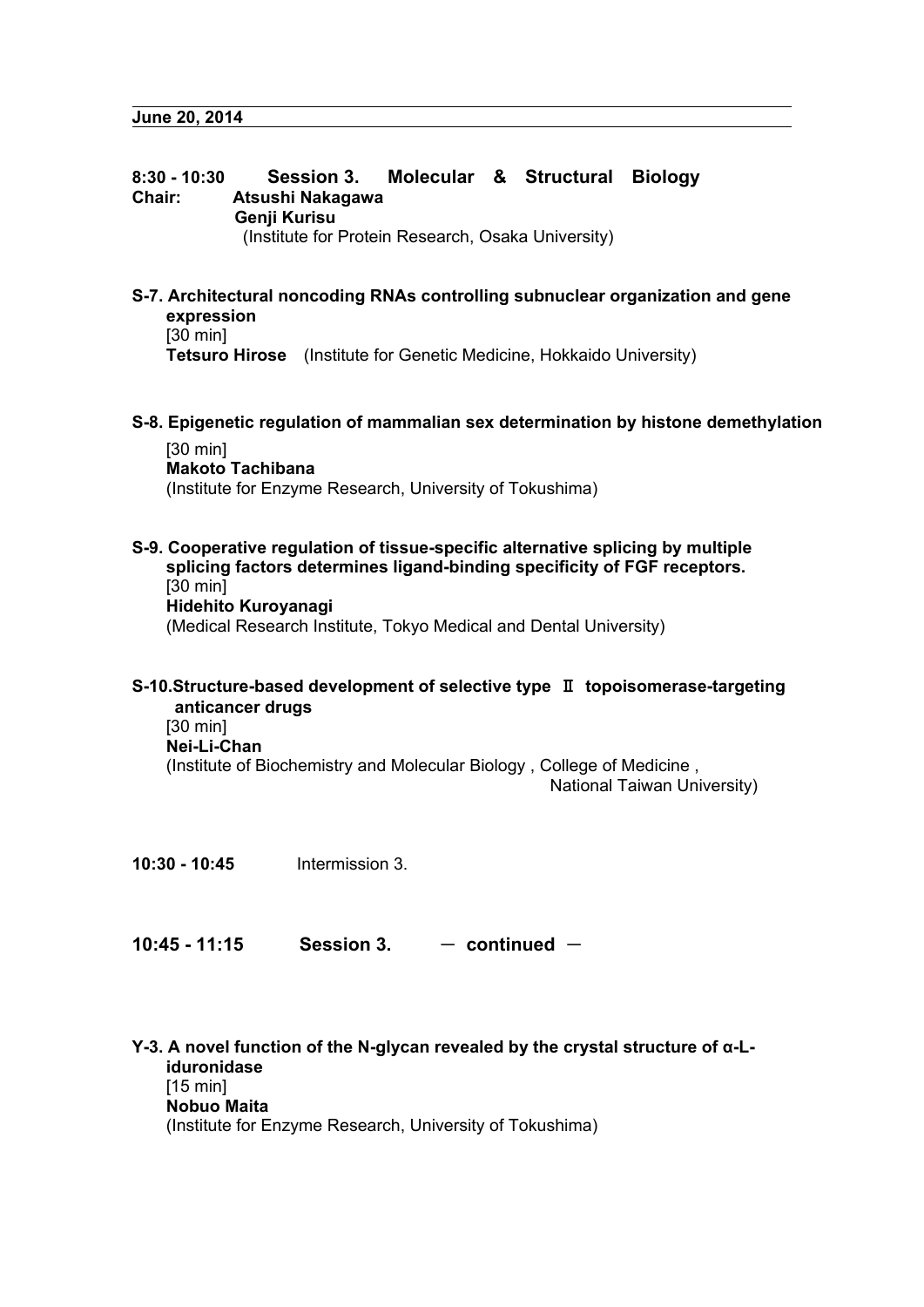#### **Y-4. Mechanism for signaling through the membrane in activation of receptor tyrosine kinase** [15min] **Takeshi Sato** (Institute for Protein Research, Osaka University)

**11:15 - 12:15 Session 4. Cell Migration & Cancer Biology Chair: Junichi Takagi** (Institute for Protein Research, Osaka University)

- **S-11. Semaphorin and neuropilin functions in control of cancer cell behavior** [30 min]  **Luca Tamagnone**  (Lab of Cancer Cell Biology , Candiolo Cancer Institute-FRO(IRCCS) and Department of Oncology at the University of Torino, Italy)
- **S-12. Canonical NHEJ on mitotic chromosome induces genome instability and is suppressed by XRCC4 through M-phase phosphorylation by CDK**  [30 min] **Miki Shinohara**  (Institute for Protein Research, Osaka University)
- **12:15 13:25 Lunch**
- **13:25 14:25 Session 4 Continued -**
- **Y-5. Germ-line and somatic mutations of the MEK gene modulate its kinase activity in congenital Ras-MAPK syndromes and sporadic cancers**  [15 min] **Yuji Kubota**  (Institute of Medical Science, University of Tokyo)

**Y-6. Novel molecular mechanisms of acquired resistance to gefitinib in lung adenocarcinoma**  [15 min] **Asuka Nakata** 

(Cancer Research Institute, Kanazawa University)

**Y-7. The role of Vasohibin-2 in tumor growth and angiogenesis**  [15 min] **Yasuhiro Suzuki**  (Institute of Development, Aging and Cancer, Tohoku University)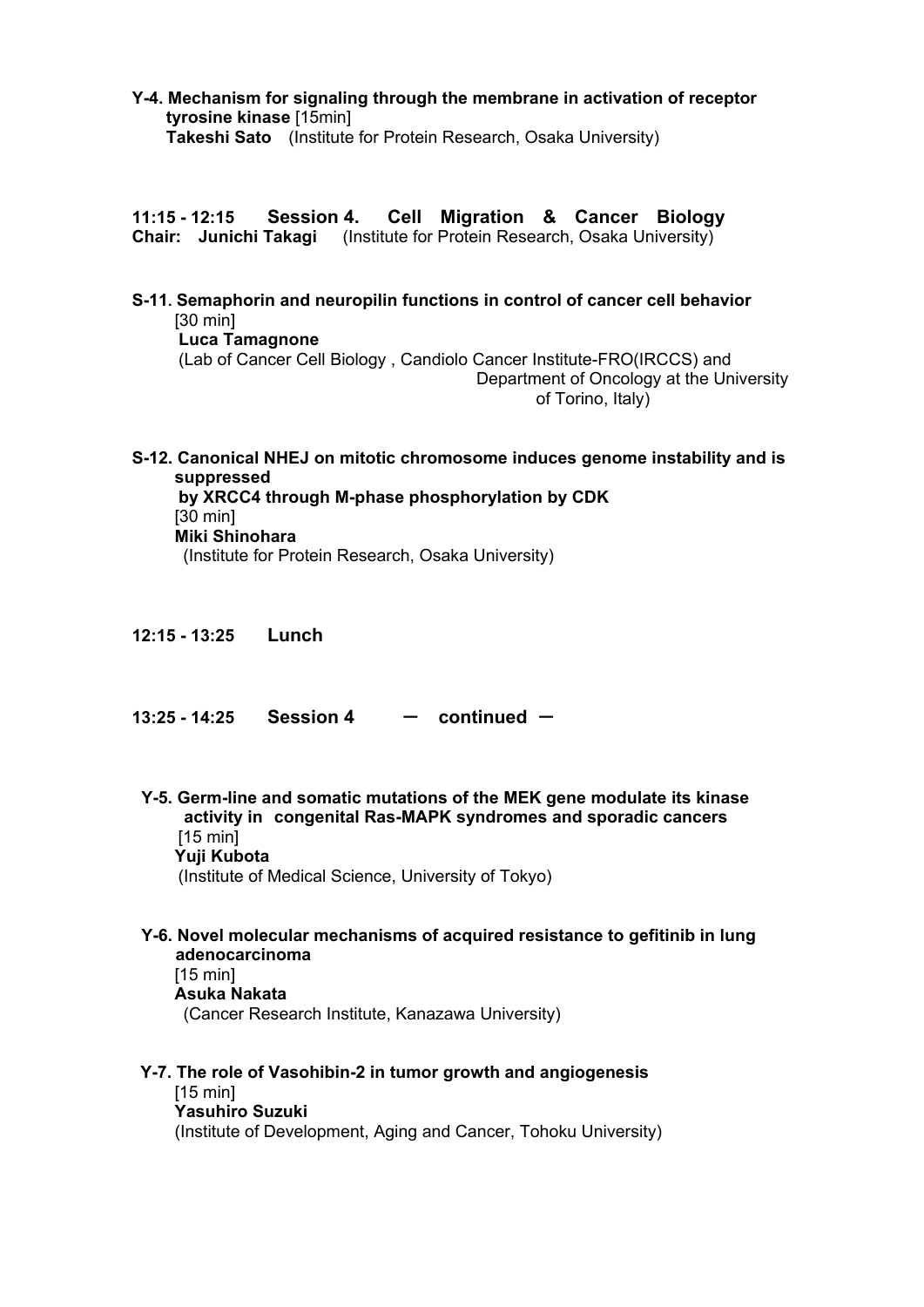**Y-8. Recent progress in the research of senescence- and cancer-resistant rodent, Naked mole-rat (***Heterocephalus glaber***)**   $[15 \text{ min}]$ **Kyoko Miura** (Institute for Genetic Medicine, Hokkaido University)

#### **14:25 – 15:10 Session 5. Cell Signaling in Development & Diseases Chair: Takahisa Furukawa** (Institute for Protein Research,Osaka University)

- **Y-9. Dysregulation of MDA5-dependent signaling causes lupus-like nephritis**  [15 min] **Hiroki Kato**  (Institute for Virus Research, Kyoto University)
- **Y-10. Roles of vascular endothelial stem-like cells in the liver regeneration and maintenance**  [15 min]

**Taku Wakabayashi** 

(Research Institute for Microbial Diseases, Osaka University)

- **Y-11. Identification of a new dendritic cell progenitor with prominent plasmacytoid dendritic cell developmental potential**  [15 min] **Nobuyuki Onai**  (Medical Research Institute, Tokyo Medical and Dental University)
- **15:10 15:25** Intermission 4.
- **15:25 16:55 Session 5 continued**
- **S-13. Heparan sulfate as a regulator of chondrocyte differentiation**  [30 min] **Andrea Vortkamp** (University Duisburg Essen, Germany)
- **S-14. Cross-regulation of redox balance and cell proliferation by Keap1-Nrf2 pathway**  [30 min] **Hozumi Motohashi**  (Institute of Development, Aging and Cancer, Tohoku University)
- **S-15. Molecular dynamics underlying mouse sperm maturation.**  [30 min] **Gen Kondoh**

(Institute for Frontier Medical Sciences, Kyoto University)